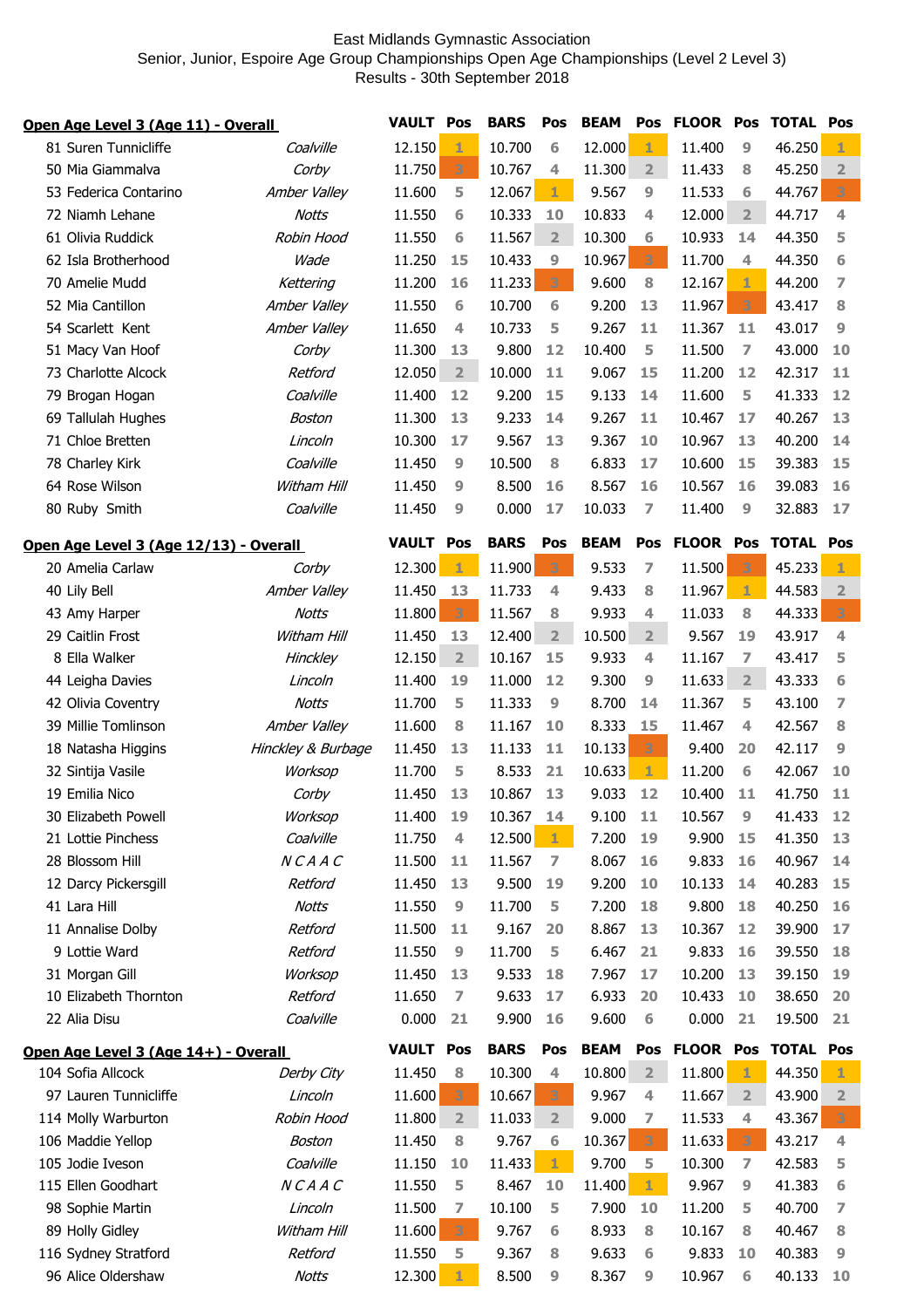## East Midlands Gymnastic Association Senior, Junior, Espoire Age Group Championships Open Age Championships (Level 2 Level 3) Results - 30th September 2018

| Open Age Level 2 (Age 12/13) - Overall |                    |                  | <b>VAULT Pos</b> | <b>BARS</b>    | Pos            | <b>BEAM</b>      | Pos            | <b>FLOOR</b>            | Pos            | <b>TOTAL Pos</b> |                         |
|----------------------------------------|--------------------|------------------|------------------|----------------|----------------|------------------|----------------|-------------------------|----------------|------------------|-------------------------|
| 86 Ellie Grassby                       | Hinckley & Burbage | 11.950           | 3                | 9.433          | 5              | 11.667           | 1              | 11.767                  | 5              | 44.817           | $\mathbf{1}$            |
| 113 Jemimah Ingham-Jones               | Robin Hood         | 12.350           | $\mathbf{1}$     | 10.033         | $\overline{2}$ | 9.600            | 3              | 12.233                  | 1              | 44.217           | $\overline{2}$          |
| 112 Courtney-Leigh Simpson             | Amber Valley       | 11.600           | 6                | 11.000         | 1              | 8.933            | 6              | 12.100                  | $\overline{2}$ | 43.633           | $\overline{3}$          |
| 87 Amber Spencer                       | Kettering          | 11.350           | 7                | 9.933          | 3              | 9.267            | 4              | 12.100                  | $\overline{2}$ | 42.650           | 4                       |
| 88 Amelia Handy                        | Kettering          | 12.100           | $\overline{2}$   | 9.600          | 4              | 8.300            | 7              | 11.967                  | 4              | 41.967           | 5                       |
| 95 Jasmine Hiscott                     | <b>Hinckley</b>    | 11.650           | 5                | 6.000          | 6              | 8.967            | 5              | 11.233                  | 6              | 37.850           | 6                       |
| 103 Evie Axton                         | Coalville          | 11.700           | 4                | 5.600          | 7              | 9.900            | $\overline{2}$ | 10.033                  | 7              | 37.233           | 7                       |
|                                        |                    |                  |                  |                |                |                  |                |                         |                |                  |                         |
| Open Age Level 2 (Age 14+) - Overall   |                    | <b>VAULT Pos</b> |                  | <b>BARS</b>    | Pos            | <b>BEAM</b>      | Pos            | <b>FLOOR Pos</b>        |                | <b>TOTAL Pos</b> |                         |
| 111 Lily-May Tomlin                    | Amber Valley       | 11.150           | 7                | 9.933          | 3              | 11.300           | 1              | 12.050                  | $\mathbf{1}$   | 44.433           | $1 -$                   |
| 102 Abby Lalley                        | Derby City         | 12.250           | $\overline{2}$   | 9.700          | 5              | 10.500           | 3              | 11.750                  | 5              | 44.200           | $\overline{\mathbf{2}}$ |
| 84 Emily Quinn                         | Hinckley & Burbage | 11.000           | 8                | 10.133         | $\overline{2}$ | 9.967            | 5              | 11.950                  | $\overline{2}$ | 43.050           | 3 <sup>7</sup>          |
| 85 Rebecca Melling                     | Witham Hill        | 11.700           | 5                | 9.733          | 4              | 10.600           | 2 <sup>1</sup> | 10.900                  | 7              | 42.933           | 4                       |
| 83 Molly Carey                         | Hinckley & Burbage | 11.950           | 3                | 9.700          | 6              | 9.367            | $\overline{7}$ | 11.800                  | 4              | 42.817           | 5                       |
| 101 Daisy Greaves                      | Coalville          | 12.450           | 1                | 9.533          | 7              | 8.567            | 8              | 11.850                  | 3              | 42.400           | 6                       |
| 93 Bayley Marston                      | Corby              | 11.450           | 6                | 10.433         | 1              | 10.000           | 4              | 10.400                  | 8              | 42.283           | 7                       |
| 94 Bethan McRobbie                     | Lincoln            | 11.950           | 3                | 8.333          | 8              | 9.900            | 6              | 11.700                  | 6              | 41.883           | 8                       |
|                                        |                    |                  |                  |                |                |                  |                |                         |                |                  |                         |
| <b>Espoir - Overall</b>                |                    | <b>VAULT</b>     |                  | <b>BARS</b>    | Pos            | <b>BEAM</b>      | Pos            | <b>FLOOR Pos</b>        |                | <b>TOTAL Pos</b> |                         |
| 24 Rhianna Pyne                        | Kettering          | 12.100           |                  | 9.500          | $\overline{2}$ | 10.400           | 3              | 11.500                  | $\overline{2}$ | 43.500           | $\mathbf{1}$            |
| 38 Shannon Townsend                    | Wade               | 12.250           |                  | 9.533          | 1              | 11.100           | $\overline{2}$ | 10.300                  | 5              | 43.183           | $\overline{2}$          |
| 37 Ellie Belbin                        | Amber Valley       | 11.800           |                  | 8.633          | 3              | 11.100           | $\mathbf{1}$   | 10.900                  | 3              | 42.433           | 3                       |
| 36 Asha Scott                          | Amber Valley       | 11.950           |                  | 7.933          | 6              | 9.600            | 5              | 11.650                  | 1              | 41.133           | 4                       |
| 3 Alice Knights                        | <b>Hinckley</b>    | 12.000           |                  | 8.633          | 3              | 8.833            | 7              | 10.100                  | 6              | 39.567           | 5                       |
| 35 Meghan Pead                         | <b>Notts</b>       | 11.800           |                  | 6.967          | 10             | 10.400           | 3              | 10.300                  | 4              | 39.467           | 6                       |
| 23 Kallie Walker                       | Kettering          | 12.100           |                  | 7.633          | 8              | 9.367            | 6              | 9.450                   | 9              | 38.550           | 7                       |
| 34 Sofia Karnejenko                    | <b>Notts</b>       | 11.900           |                  | 7.833          | 7              | 6.067            | 11             | 9.550                   | 8              | 35.350           | 8                       |
| 33 Geneva Jones                        | <b>Notts</b>       | 10.900           |                  | 7.000          | 9              | 7.100            | 10             | 10.000                  | 7              | 35.000           | 9                       |
| 1 Paige Brissett                       | Retford            | 10.550           |                  | 6.533          | 11             | 7.200            | 9              | 8.350                   | 10             | 32.633           | 10                      |
| 2 Elsie Millership                     | Retford            | 0.000            |                  | 8.533          | 5              | 8.533            | 8              | 0.000                   | -11            | 17.067           | 11                      |
|                                        |                    |                  |                  |                |                |                  |                |                         |                |                  |                         |
| <b>Espoir - Vault</b>                  |                    | <b>VAULT 1</b>   |                  | <b>VAULT 2</b> |                | <b>TOTAL Pos</b> |                |                         |                |                  |                         |
| 3 Alice Knights                        | Hinckley           | 12.000           |                  | 12.050         |                | 12.025           | 1              |                         |                |                  |                         |
| 23 Kallie Walker                       | Kettering          | 12.100           |                  | 11.850         |                | 11.975           | $\overline{2}$ |                         |                |                  |                         |
| 24 Rhianna Pyne                        | Kettering          | 12.100           |                  | 11.200         |                | 11.650           | 3              |                         |                |                  |                         |
| 38 Shannon Townsend                    | Wade               | 12.250           |                  | 10.850         |                | 11.550           | 4              |                         |                |                  |                         |
| 36 Asha Scott                          | Amber Valley       | 11.950           |                  | 0.000          |                | 5.975            | 5              |                         |                |                  |                         |
| 34 Sofia Karnejenko                    | Notts              | 11.900           |                  | 0.000          |                | 5.950            | 6              |                         |                |                  |                         |
| 35 Meghan Pead                         | Notts              | 11.800           |                  | 0.000          |                | 5.900            | $\overline{7}$ |                         |                |                  |                         |
| 37 Ellie Belbin                        | Amber Valley       | 11.800           |                  | 0.000          |                | 5.900            | 8              |                         |                |                  |                         |
| 33 Geneva Jones                        | <b>Notts</b>       | 10.900           |                  | 0.000          |                | 5.450            | 9              |                         |                |                  |                         |
| 1 Paige Brissett                       | Retford            | 10.550           |                  | 0.000          |                | 5.275            | 10             |                         |                |                  |                         |
|                                        |                    |                  |                  |                |                |                  |                |                         |                |                  |                         |
| Junior - Overall                       |                    | <b>VAULT</b>     |                  | <b>BARS</b>    | Pos            | <b>BEAM</b>      |                | Pos FLOOR Pos TOTAL Pos |                |                  |                         |
| 17 Isabella Willocks                   | Robin Hood         | 12.700           |                  | 9.367          | 2 <sup>1</sup> | 10.700           | $\mathbf{1}$   | 11.000                  | $\mathbf{1}$   | 43.767           | 1                       |
| 25 Melodie Larvor                      | Kettering          | 11.800           |                  | 9.767          | 1              | 9.900            | $\overline{2}$ | 11.000                  | 1              | 42.467           | $\overline{2}$          |
| 16 Madison Jurkowski                   | Coalville          | 11.900           |                  | 8.733          | 3              | 8.600            | 4              | 10.800                  | 3              | 40.033           | 3                       |
| 5 Poppy Robinson                       | Hinckley           | 11.000           |                  | 6.867          | 5              | 8.767            | 3              | 10.700                  | 4              | 37.333           | 4                       |
| 15 Emily Pike                          | Coalville          | 11.850           |                  | 8.000          | 4              | 7.133            | 5              | 9.800                   | 5              | 36.783           | 5                       |